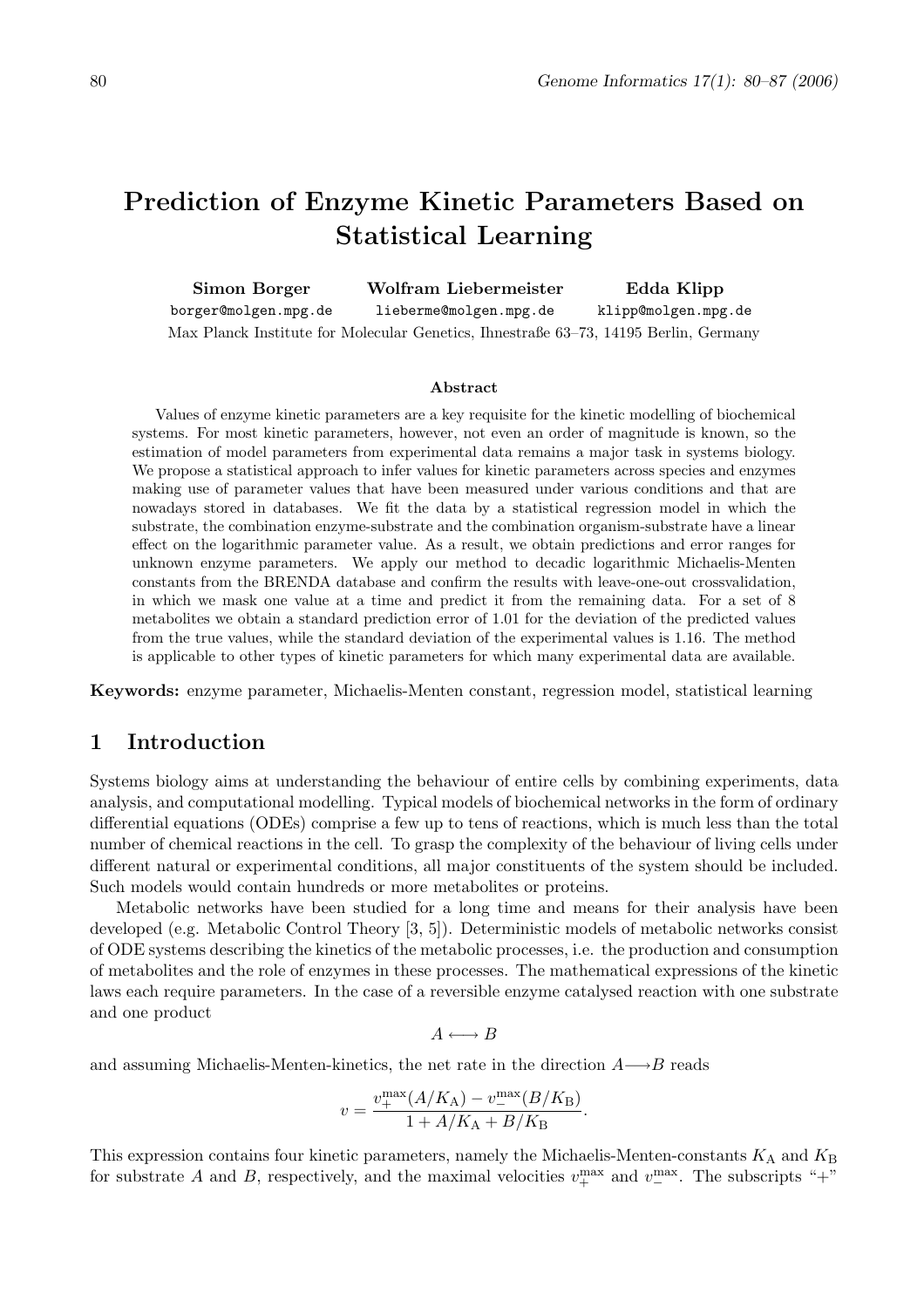and "−" denote the two directions of the reaction. Reactions with more substrates or products employ even more parameters, such as Michaelis-Menten constants for all reactants or dissociation constants for the modifiers. Thus, even moderately sized models with tens of components can already contain a large number of parameters.

When it comes to simulating a biological system, it is important to have the values for all parameters at hand. Often, the only data available are of poor quality because measurements have not been repeated sufficiently often or have been undertaken in conditions different from the ones considered in the model. To cope with these limitations, we have to estimate missing parameters on the basis of the best information available. A standard approach in parameter estimation is to move through the solution space and to optimise an objective function [2, 7, 8]. A prominent example are least-square fits to experimental metabolic time courses. For setting inequality constraints in parameter optimisation and for regularising ill-defined estimation problems by prior distributions, it is in a first step very helpful to know rough parameter estimates that match at least the order of magnitude.

Here we describe a way to estimate unknown enzyme parameters from the known parameter values of related enzymes. We demonstrate the approach with Michaelis-Menten constants  $K_M$  and appraise the prediction errors. While Michaelis-Menten constants  $K_M$  can generally vary within a broad range, we may expect that the values for homologous enzymes share some similarity. Moreover, we may also expect that a certain substrate show increased  $K<sub>M</sub>$  values, at least in a certain organism.

If such similarities hold true, we can roughly predict an unknown  $K_M$  value from known  $K_M$  values in other species and from  $K_M$  values of other enzymes (acting the same substrate). Technically, we quantify our expectation in form of a statistical regression model. In the model, a Michaelis-Menten constant is influenced by three factors: the substrate, the enzyme, and the organism in which the enzyme is found.

## 2 Method

#### 2.1 Data Retrieval

To predict  $K_{\text{M}}$  values, we retrieve a set of measured  $K_{\text{M}}$  values from the BRENDA database [11, 14]. For a chosen metabolite, we search the data for all  $K_M$  values related to this metabolite and store them together with their associated enzymes (denoted by EC numbers) and the organisms in which the values were measured. The result is a set of data triples  $(K_M$  value, EC number, organism).

Next, we arrange these data (still for a single metabolite) in a matrix  $X$  with rows corresponding to the EC numbers and columns corresponding to the organisms. A matrix element  $x_{ij}$  contains the logarithmic  $K_M$  value for the respective combination (EC number, organism). We sometimes find several  $K_M$  values for the same pair (EC number, organism): in this case, we compute the mean of the logarithmic values and take this as the matrix element. Because the values are logarithmic, this accounts to the geometric mean of the real  $K_M$  values. However, many of the elements will remain empty either because the respective  $K_M$  value has not been measured yet or because the enzyme simply does not exist in the organism. Our aim is to fill the missing values for the biologically meaningful combinations (EC number, organism) with a prediction based on the known elements.

#### 2.2 Linear Regression Model

To this end, we fit the logarithmic  $K_M$  values contained in the data matrix  $(x_{ij})$  by a linear statistical model. The EC numbers and the organism names are regarded as qualitative data (factors) defining classes with associated effects  $\alpha_i$  and  $\beta_j$ . If we denote the logarithmic  $K_M$  value of enzyme i in organism j by  $x_{ij}$ , the model reads

$$
x_{ij} = \mu + \alpha_i + \beta_j + \epsilon_{ij} \tag{1}
$$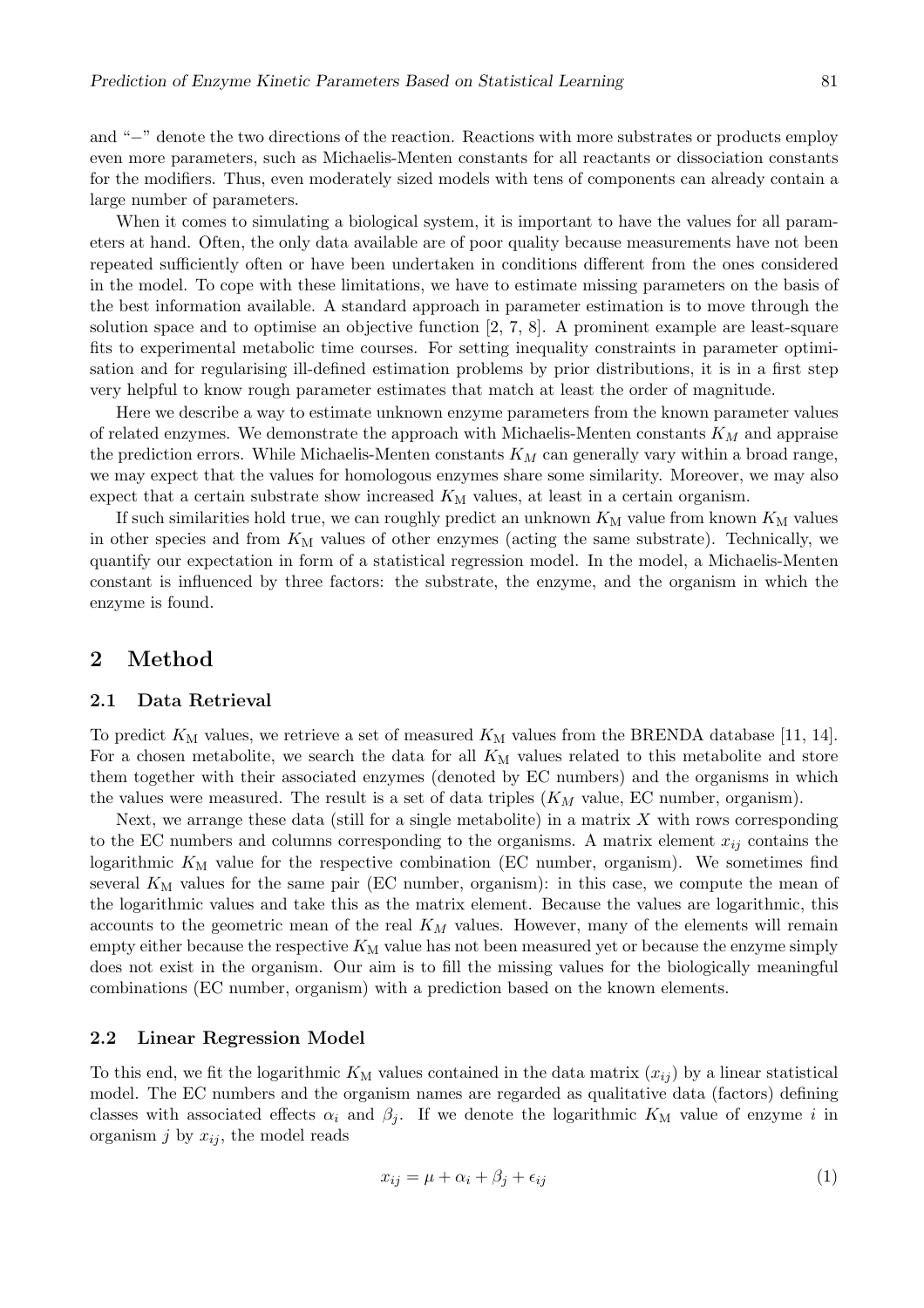where  $\mu$  is the general mean,  $\alpha_i$  denotes the effect of enzyme i,  $\beta_i$  is the effect of the organism j, and the  $\epsilon_{ij}$  are independent identically distributed Gaussian random numbers:  $\epsilon_{ij} = \mathcal{N}(0, \sigma^2)$ . We shall take Equation 1 as a purely statistical model and study whether it is supported by the data. Given experimental data for some of the  $x_{ij}$ , we compute the effects  $\mu$ ,  $\alpha_i$ , and  $\beta_j$  by a least squares fit, minimising the sum of quadratic residuals. For the actual calculations, we use the function lm() from the R language for statistical computing [15].

It is known [9] that only certain linear combinations of  $\mu$ ,  $\alpha_i$ , and  $\beta_j$  can be estimated. Another possibility in order to identify meaningful values  $\mu$ ,  $\alpha_i$ , and  $\beta_j$  is to set restrictions such as  $\langle \alpha_i \rangle =$  $\langle \beta_i \rangle = 0$  on the effects. This last method we employ.

Predictions  $x_{ij}^*$  for unknown  $K_M$  values are, in the best case, obtained from the fitted model by computing

$$
x_{ij}^* = \mu + \alpha_i + \beta_j. \tag{2}
$$

This requires that  $\alpha_i$  and  $\beta_j$  be well defined.

There are four cases. In the most undetermined case, we want to predict a  $K_{\rm M}$  value where neither  $K_{\text{M}}$  values are known for the same enzyme in other organisms nor for other enzymes in the same organism. This corresponds to the case where in the data matrix  $(x_{ij})$  the row i and the column j are empty. The linear model does not yield any result neither for  $\alpha_i$  nor for  $\beta_j$ , so the prediction will only be the overall mean

$$
x_{ij}^* = \mu. \tag{3}
$$

In a second case, there are known  $K_M$  values for other enzymes in the same organism, but no known  $K_M$ values the same enzyme in other organisms. In the data matrix  $(x_{ij})$  row i is empty but the column j is not. There is only a result of the linear model for  $\beta_j$  and the prediction is

$$
x_{ij}^* = \mu + \beta_j. \tag{4}
$$

In a third case,  $K_M$  values for the same enzyme have been measured in other organisms, but no  $K_M$ value for different enzymes is known for the same organism. In the data matrix  $(x_{ij})$  the row i is not, but the column j is empty. The linear model yields a result for the effect  $\alpha_i$  only and the prediction is

$$
x_{ij}^* = \mu + \alpha_i. \tag{5}
$$

Finally, there are known  $K_{\text{M}}$  values for different enzymes in the same organism and for the same enzyme in other organisms. The prediction will be according to Equation 2

$$
x_{ij}^* = \mu + \alpha_i + \beta_j.
$$

Figure 1 illustrates this method for some logarithmic  $K_M$  values of enzymes measured in 9 different organisms for some substrate. In this example all empty fields can be calculated according to Equation 2. Thus for every matrix entry, there is information from its column and its row contributing to its prediction.

### 2.3 Cross-Validation

The linear model yields predictions of the missing  $K_M$  values. In order to check the quality of these predictions, we compared them to known  $K_{\rm M}$  values. This test is known as *leave-one-out crossvalidation*. That is, the fit to the linear model 1 is done with the respective logarithmic  $K_M$  value x omitted from the data set. We compute a prediction  $x^*$  of the specific x value by the linear fit of the reduced data set and compare to its original value. To assess the quality of the prediction, we plot x and  $x^*$  against each other and compute the root mean square error  $\sigma_{pred} = \sqrt{\langle (x - x^*)^2 \rangle}$ .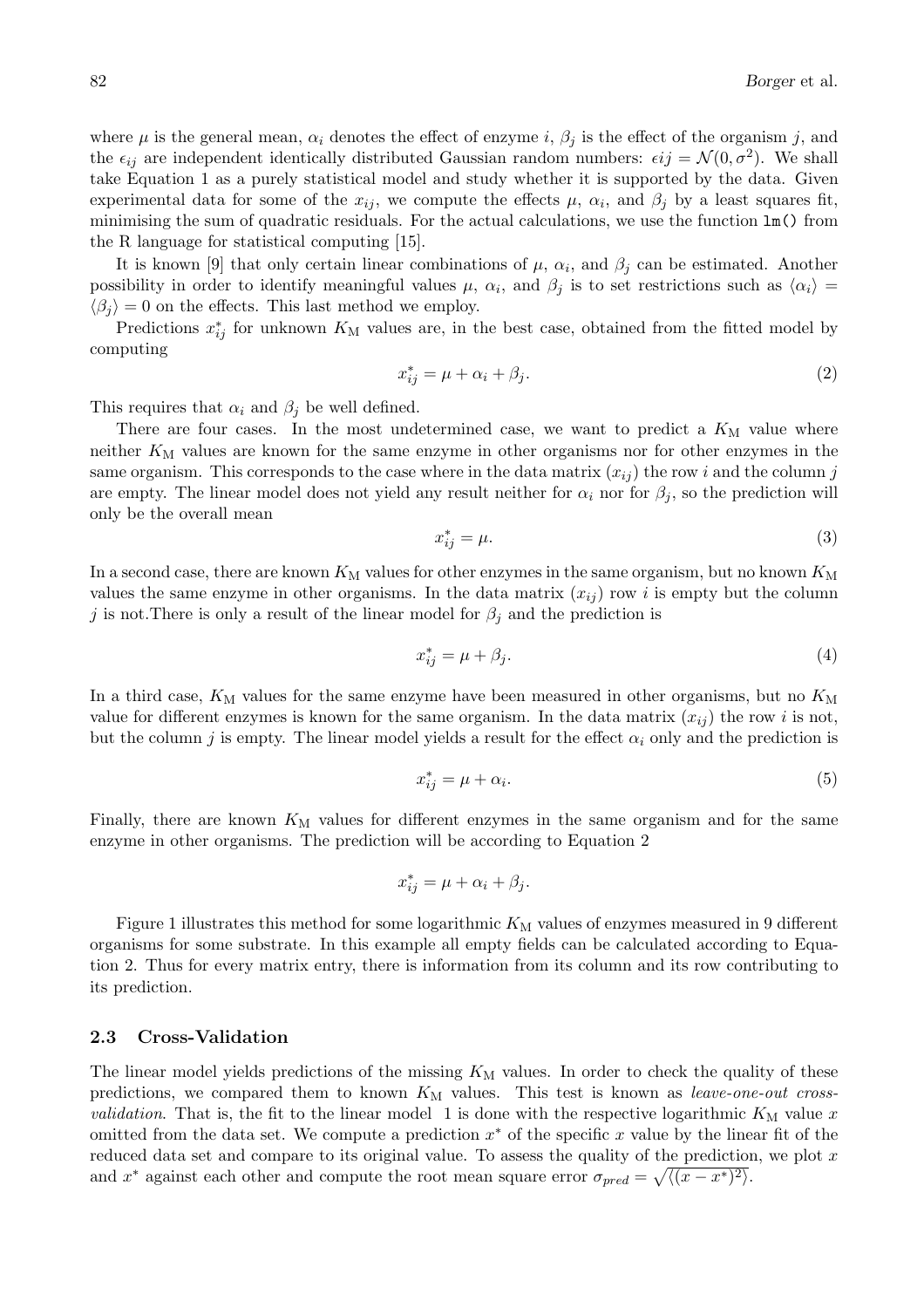

Figure 1: A regression model for hypothetical  $K<sub>M</sub>$  values. Here we compare values x and predicted values  $x^*$ . Enzymes (denoted by EC numbers) are listed in the rows, while the numbers of the columns columns refer to different organisms. The left matrix corresponds to the true values, the right one to the predicted ones. The greyscales indicate numerical values as can be seen in the grayscale bars to the right of the figures.The original data are sparse(see Table 2). That is why so many fields in the left matrix are empty (white). The right matrix shows values  $x^*$  predicted from the regression model. As a result of the fitting procedure, rows and columns that correspond to strong values in the true data become also strong, and vice versa for weak values.

## 3 Results

The number of  $K_M$  values in the BRENDA database varies greatly for the different metabolites. For NAD+ for instance, we found 1216 hits in the BRENDA database. These were reduced to 581 cases after the classification according to enzymes and organisms, i.e. several values for the same enzyme and the same organism were averaged over arithmetically . Acetyl-CoA yielded 487 search results in BRENDA and we were left with 269 data points.

To test the quality of our data prediction, we performed a cross-validation. To this end, we dropped, one after the other, each experimental value from our dataset and predicted it from the remaining data. The results are shown in scatter plots in Figure 2. In three of the four cases the root mean square error of the deviation of the predicted from the original value  $\sigma_{pred} = \sqrt{\langle (x^* - x)^2 \rangle}$  is smaller than root mean square value of the original data  $\sigma_x = \sqrt{\langle (x - \overline{x})^2 \rangle}$ .

In Table 1 we list for different metabolites the root mean square errors. The one in brackets is  $\sigma_x$ , the other the root mean square error of the deviation of the predicted values from the original values  $\sigma_{pred}$ . We list those values for the different prediction cases according to the Equations 2, 3, 4 and 5 and for all the values together. In the bottom line we show the values for the data of all metabolites put together.

For the entire data set we get a prediction error of  $\sigma_{pred} = 1.01$  that is smaller than the uncertainty  $\sigma_x$ . In three of the four different cases corresponding to the Equations 3, 4 5 and 2 the prediction error is smaller than the uncertainty of the experimental values. Only for the case 2, in which the prediction is based on non-related enzymes, the prediction error is bigger,  $\sigma_{pred} = 1.51$  compared to  $\sigma_x = 1.32$ .

## 4 Discussion

Motivation. Modelling of biochemical networks with ordinary differential equations is a classical approach to understand their dynamics and to study the effect of experimental intervention or envi-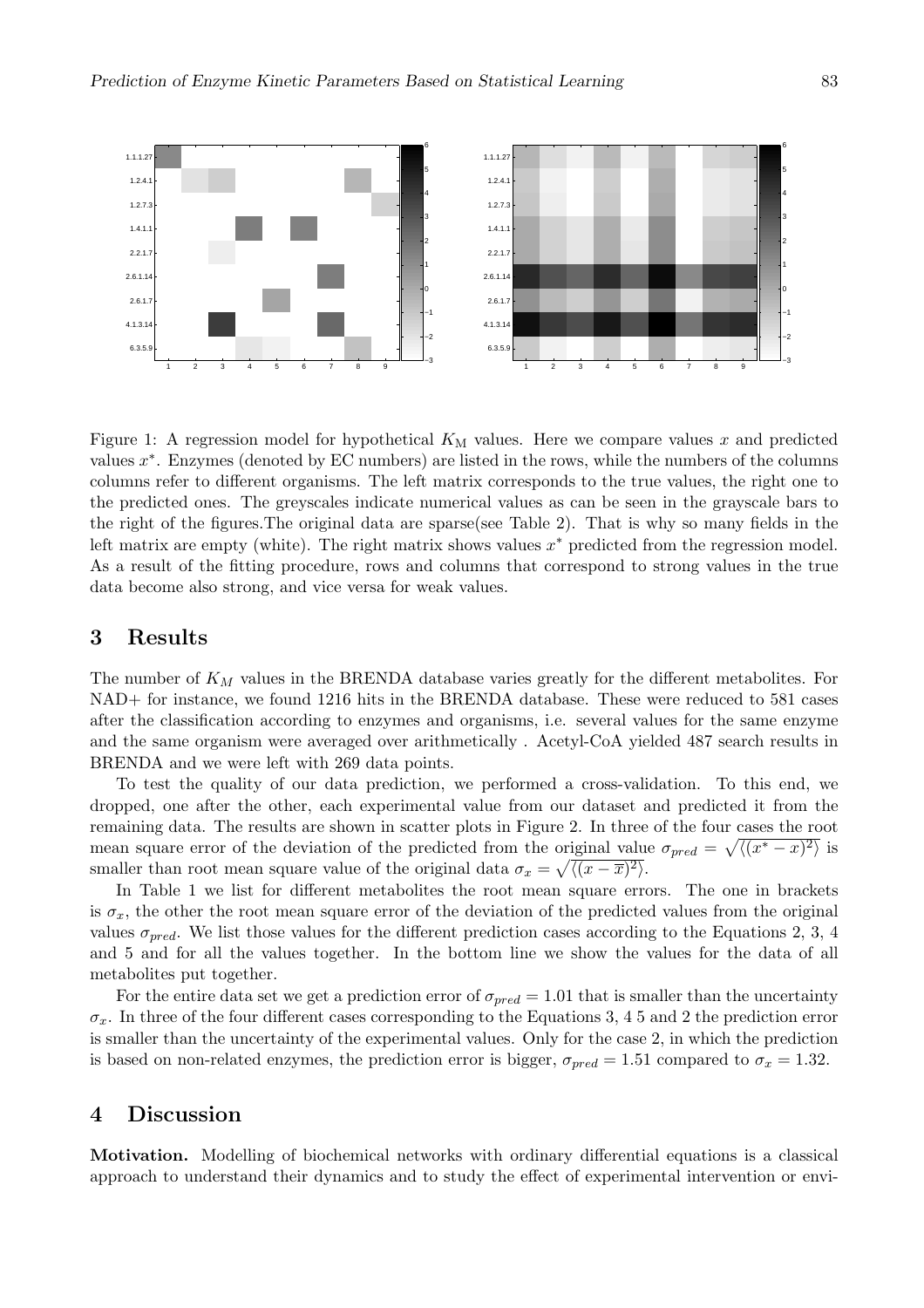

Figure 2: Scatter plots of the predicted against the true logarithmic  $K_M$  values for four different metabolites and for the different prediction cases 1, 2, 3 and 4 according to the Equations 3, 4, 5 and 2. The four metabolites are D-Glucose  $(\triangle)$ , Ethanol  $(\times)$ , NADP+  $(+)$  and Pyruvate  $(\circ)$ . Below each plot two root mean square errors are indicated. The one in brackets is the root mean square error of the original data  $\sigma_x =$ qı  $\sqrt{(x-\overline{x})^2}$ , the other the root mean square error of the deviation from the predicted values of the true values  $\sigma_{pred} =$  $\frac{1}{2}$  $\sqrt{(x^2-x)^2}$ . In the case of perfect prediction the points would all lie on the dotted lines.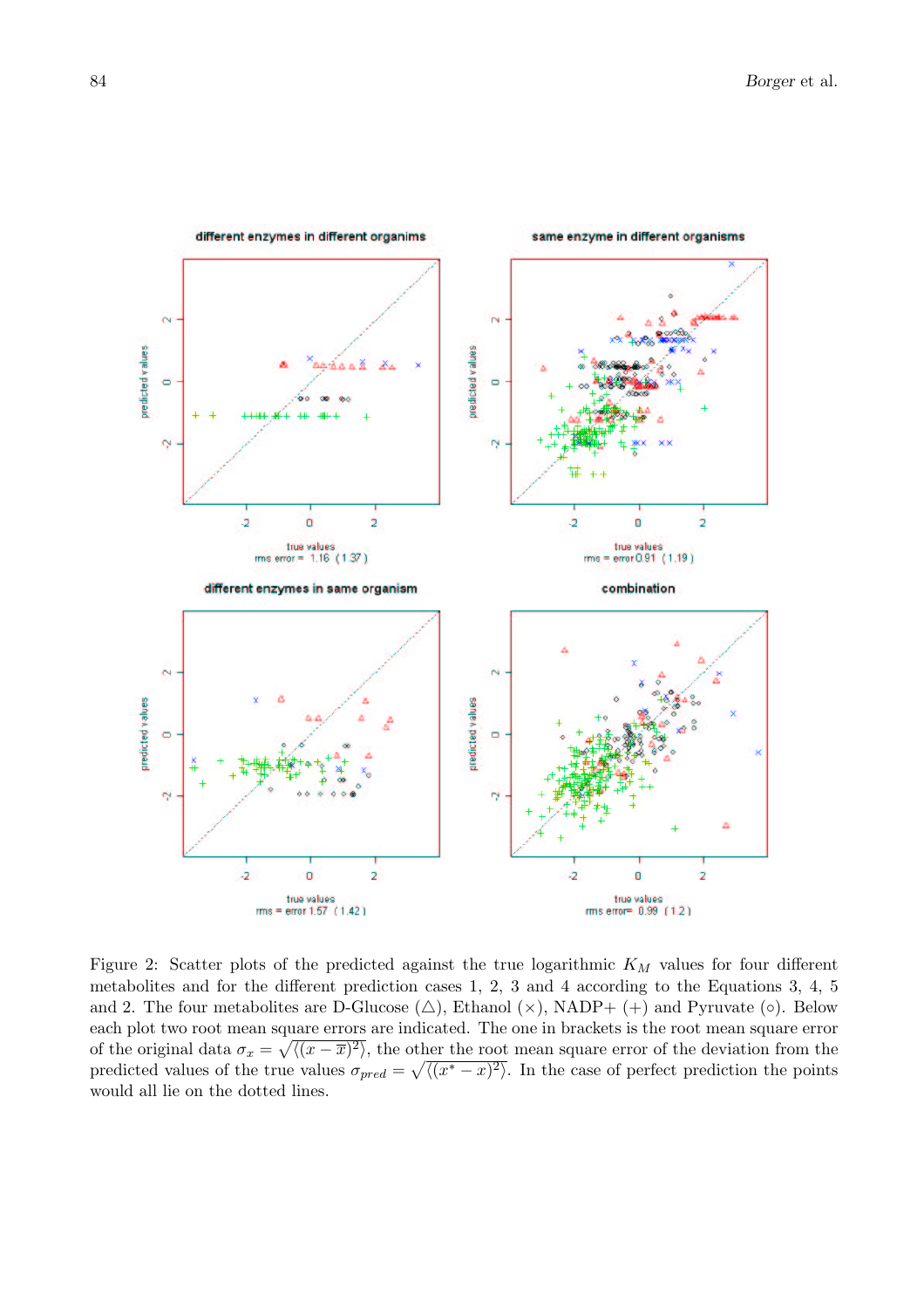Table 1: Quality of predicted  $K_M$  values. We calculated the root mean square error  $\sigma_{pred}$  =  $\sqrt{(x^2-x)^2}$  where x<sup>\*</sup> denotes the predicted value of x for the different cases denoted by 1, 2, 3 and 4 that correspond to the different prediction cases according to the Equations 3, 4, 5 and 2. The last column contains the overall root mean square error for each metabolite regardless of the 4 cases. The bottom line integrates the data from all the metabolites.

| metabolite            | $\sigma_{pred,1}$ | $\sigma_{pred,2}$ | $\sigma_{pred,3}$ | $\sigma_{pred,4}$ | $\sigma_{pred,1+2+3+4}$ |
|-----------------------|-------------------|-------------------|-------------------|-------------------|-------------------------|
| D-Glucose             | 1.17(1.14)        | 1.39(1.09)        | 0.92(1.39)        | 1.65(1.33)        | 1.22(1.35)              |
| Ethanol               | 1.3(1.22)         | 2.53(2.15)        | 1.16(1.01)        | 1.9(1.61)         | 1.56(1.33)              |
| $NADP+$               | 1.22(1.21)        | 1.03(1.02)        | 0.8(0.74)         | 0.88(0.83)        | 0.91(0.88)              |
| Pyruvate              | 0.51(0.5)         | 1.14(0.85)        | 0.79(0.75)        | 0.75(0.88)        | 1.06(0.83)              |
| D-Fructose-6-phophate | 1.44(0.84)        | 0.55(0.56)        | 0.7(0.68)         | 0.5(0.62)         | 0.88(0.74)              |
| D-Glucose-6-phosphate | 0.03(0.24)        | 0.76(1.04)        | 0.57(0.79)        | 0.65(0.9)         | 0.79(0.86)              |
| $Acetyl\text{-}CoA$   | 0.87(0.86)        | 0.94(0.85)        | 0.71(0.69)        | 0.88(0.8)         | 0.83(0.77)              |
| Succinyl-CoA          | 0.55(0.52)        | 1.42(0.45)        | 1.23(0.6)         | 1.18(0.71)        | 1.41(0.67)              |
| all                   | 1.25(1.31)        | 1.51(1.32)        | 0.87(1.1)         | 0.94(1.11)        | 1.01(1.16)              |

ronmental changes [4, 6]. The system dynamics are determined by (i) the network structure and (ii) by the kinetic parameters in the kinetic rate laws. In this paper, we focus on the parameters and acknowledge that it is important to know the values of such parameters. On the other hand, it is well-known from parameter sensitivity studies [1] and from bifurcation analysis that some parameter values may change over smaller or wider ranges without qualitative changes of the system behaviour. Other parameters may have strong effect and thus need to be determined accurately. In any case, even if we cannot learn the exact parameter values, it is worth to have the best possible guess for such values.

Summary. We presented an approach to deduce the values of kinetic parameters from experimentally determined values that are stored in databases. We used kinetic parameters from the database BRENDA and compared the parameter values for specific reactions that are determined by (i) a metabolite involved in that reaction, (ii) the enzyme catalysing the reaction, and (iii) the organism for which the value was measured. We assume correspondence for all parameter values that belong to the same EC number and metabolite, but originate from different organisms and are measured in different experiments for possibly different enzymes. By applying a linear regression model to the logarithmic data, we implicitly assume that these factors have multiplicative effects on the (non-logarithmic)  $K_{\rm M}$ values.

The  $K_{\text{M}}$  values for each metabolite are first arranged in a matrix. The rows are determined by the enzymes, and the columns are defined by the species for which at least one parameter value has been measured. An example is shown in Figure 1. The resulting matrices are very sparse (see Table 2), since not in all species the parameters for each enzyme have been measured. Moreover, not all positions in the matrix must be realised in the biological reality: it is possible that for a certain metabolite there are experimental values for enzyme A and B in species X and experimental values for enzymes B and C in species Y. Thus both species X and Y as well as all enzymes A, B, and C give rise to rows and columns in the matrix, although species X does not necessarily also have enzyme C.

Our statistical approach uses a linear regression model that is also the basis for analysis of variance (ANOVA) [9]. As explained above, we assign values to empty entries according to the values in non-empty entries in the matrix. As a consequence, a high experimental value in one entry causes high values in the unknown fields in the same row and column. Therefore, measurement errors or errors in data handling (writing errors, mismatch of units) may drastically influence the prediction (see Figure 1).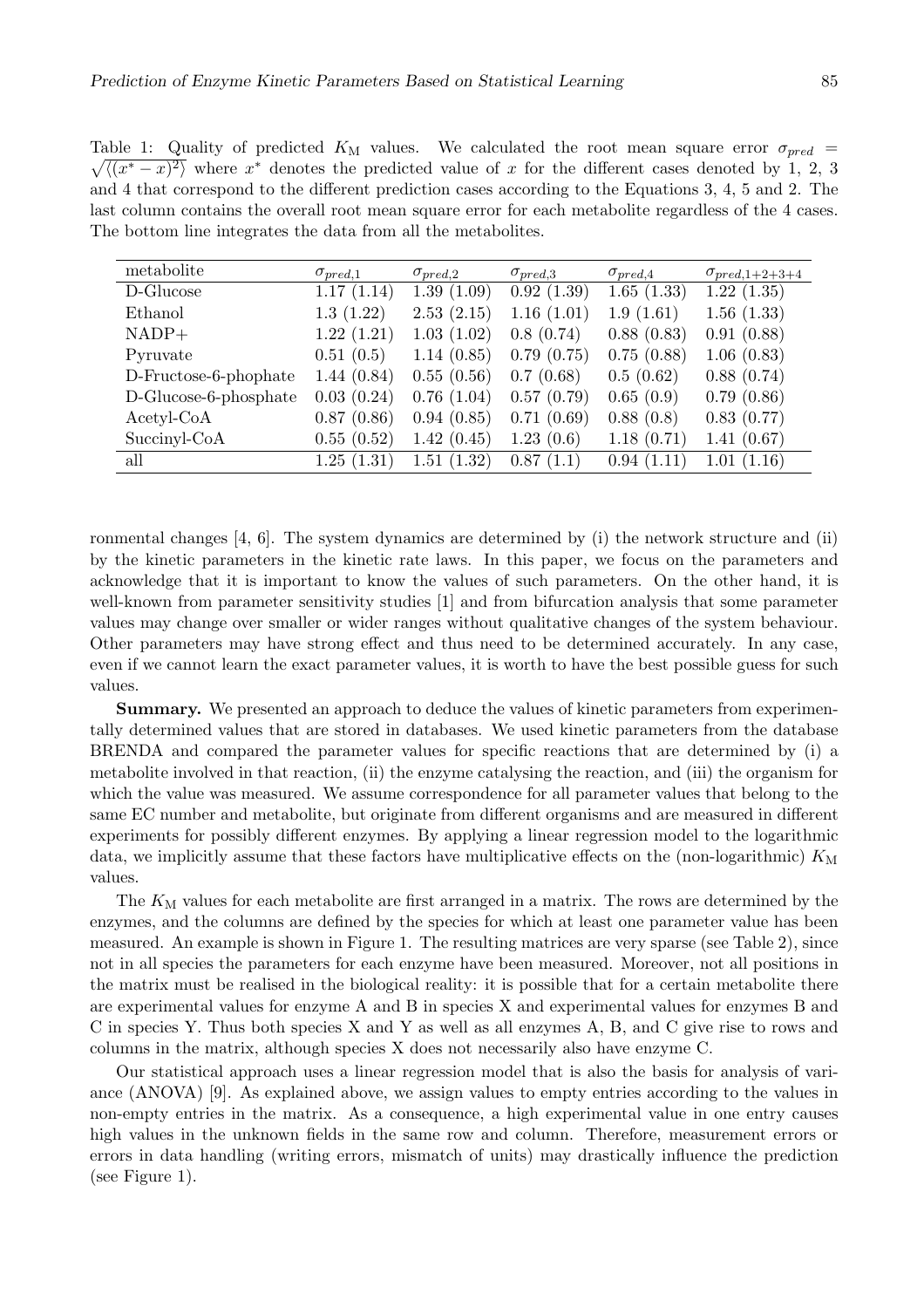Table 2: The size of the data matrices and a measure of their sparseness for 8 different metabolites. I is the number of enzymes found that catalyse the metabolite. J is the number of organisms found in which the metabolite is catalysed by an enzyme.  $N_{data}$  is the number of data entries for a given metabolite.

| metabolite             | $I \times J$     | $N_{data}/(I \cdot J)$ |
|------------------------|------------------|------------------------|
| D-Glucose              | $39 \times 87$   | 114/3393               |
| Ethanol                | $17 \times 56$   | 66/952                 |
| $NADP+$                | $140 \times 222$ | 382/31080              |
| Pyruvate               | $68 \times 181$  | 260/12308              |
| D-Fructose-6-phosphate | $17 \times 74$   | 88/1258                |
| D-Glucose-6-phosphate  | $14 \times 28$   | 39/392                 |
| $Acetyl\text{-}CoA$    | $78 \times 154$  | 269/12012              |
| Succinyl-CoA           | $16 \times 19$   | 25/304                 |

We tested the quality of our parameter prediction by leave-one-out cross-validation. The results are summed up in Figure 2 and Table 1. For the entire data set the prediction error  $\sigma_{pred} = 1.01$  is smaller than the uncertainty in the experimental values  $\sigma_x = 1.16$ .

After collecting the error ranges from many metabolites, we can use them to appraise the expected error when predicting new, unknown  $K_M$  values. In doing so, we need to assume that there is no systematic bias between the experimentally known and unknown parameters, in other words, that the missing mechanism is at random.

Biological interpretation of the statistical model. The Michaelis-Menten constants in cells are an outcome of evolution: the  $K_M$  values may be conserved between related species, and most probably they have also been shaped by functional requirements. Both factors would lead to similarities between related  $K_{\text{M}}$  values in different species. Our cross-validation results show that part of the statistical variation in  $K_M$  values can indeed be predicted from combinations of metabolite, EC number, and organism. But how can the influence of these factors on the  $K_M$  values be interpreted in biological terms?

According to our regression model, a  $K_M$  value depends (i) on the substrate (the total mean  $\mu$ ), (ii) on the combination substrate-enzyme (effect  $\alpha_i$ ), and (iii) on the combination substrate-organism (effect  $\beta_i$ ). The effect  $\alpha_i$  allows some enzyme-substrate pairs to have higher or lower  $K_M$  values, irrespective of the organism. This can reflect conservation in evolution, or to functional requirements within conserved pathways. The effect  $\beta_j$  captures increased  $K_M$  values of a metabolite in a certain organism, irrespective of the enzyme. To justify this, we may hypothesize that  $K_{\rm M}$  values are adjusted to the order of magnitude of the substrate concentration. If this is the case and if a metabolite exhibits a particularly high concentration in a certain organism, then all corresponding  $K<sub>M</sub>$  values should also tend to be increased.

Application to other kinetic parameters. To illustrate the approach, we restricted ourselves here to  $K_{\text{M}}$  values. The presented approach can as well be applied to other types of parameters that are stored in databases, such as maximal velocities or catalytic constants, inhibition constants, Hill coefficients, or association and dissociation constants. The hand-curated database BRENDA hosts currently data of different type for approximately 83,000 different enzymes. In the future, we plan to extend our analysis to more data from various sources. In particular, we shall also use the about 200,000 parameter values that have been obtained by an automatic search in all abstracts contained in PubMed, using a text-mining approach. These data are stored in the database KMedDB [13].

In systems biology, it would be desirable to obtain all parameters for a specific model from experiments that are performed to support this model and to determine its parameters. Ideally, these